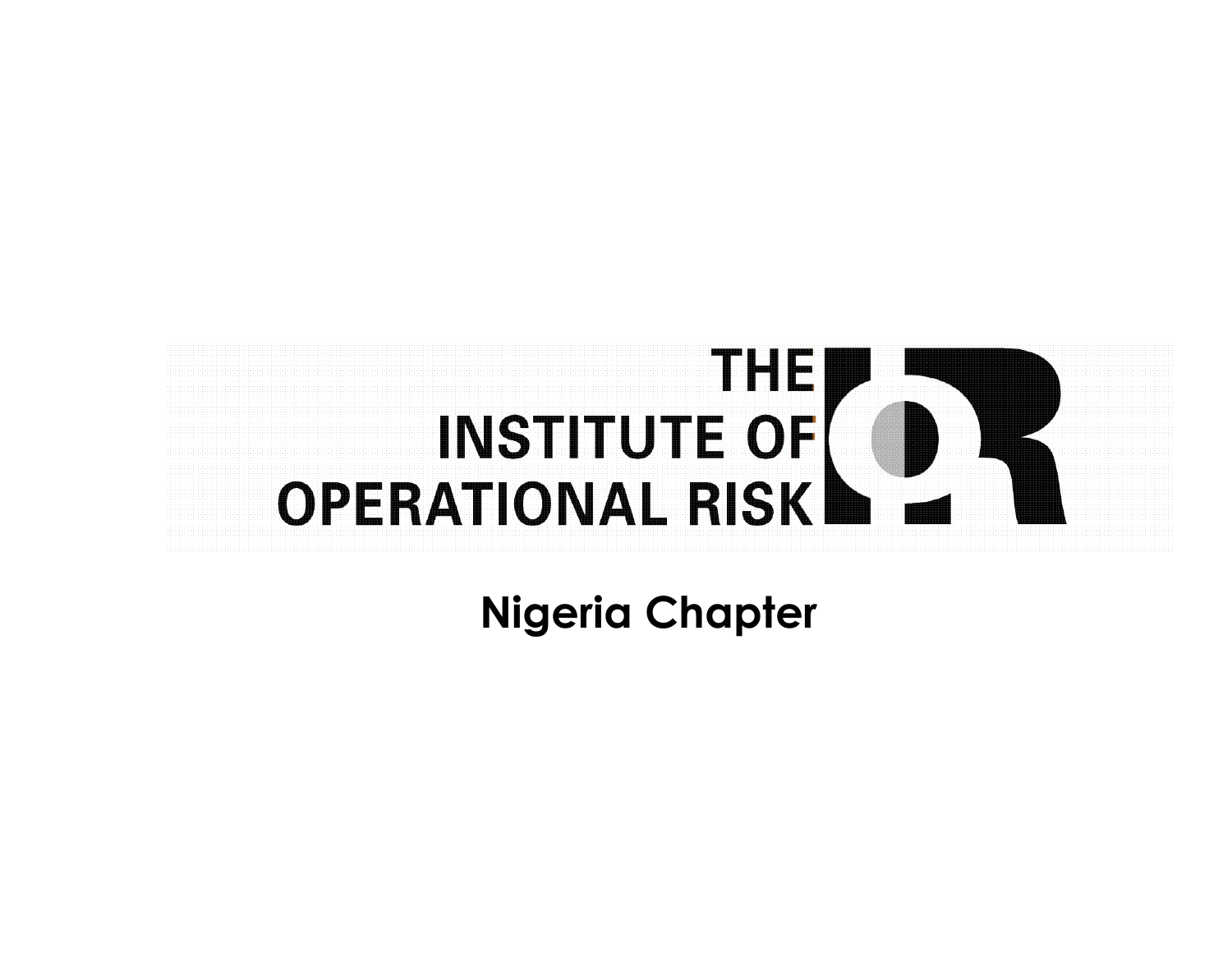

Bank Verification Number

BVN

Enabling the tracking and reporting of fraudsters in the Nigerian Banking Industry

Knowledge Sharing Session

October 2016

Edima Ben Ekpo PIOR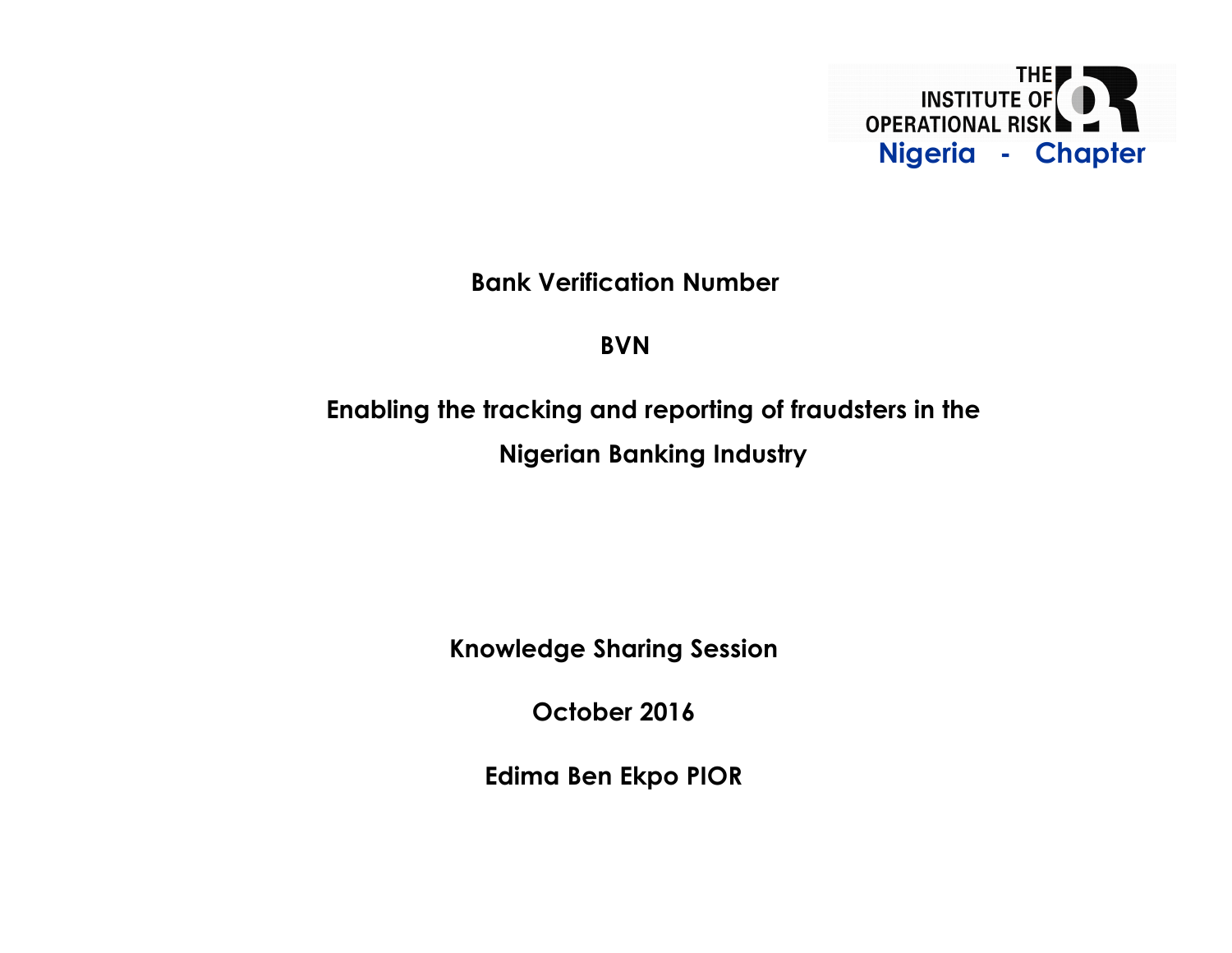

## Table of Content

- $\bullet$ Bank Verification Number- Goals and objectives
- $\bullet$ **Definitions**
- •Enrolment Process
- •Compliance Management in BVN Process
- $\bullet$ KYC Enhancement Requirement
- $\bullet$ Rules for Update of Customer information in BVN Database
- $\bullet$ Rendition of Suspicious Transaction Reports to NFIU
- $\bullet$ Resolution of BVN Exceptions
- $\bullet$ BVN Deletion
- $\bullet$ Transaction Authentication
- $\bullet$ Black-listing and Watch-listing
- $\bullet$ Bank Transactions Validation and Authentication
- $\bullet$  Sanctions for Contravening the Provisions of BVN Management Framework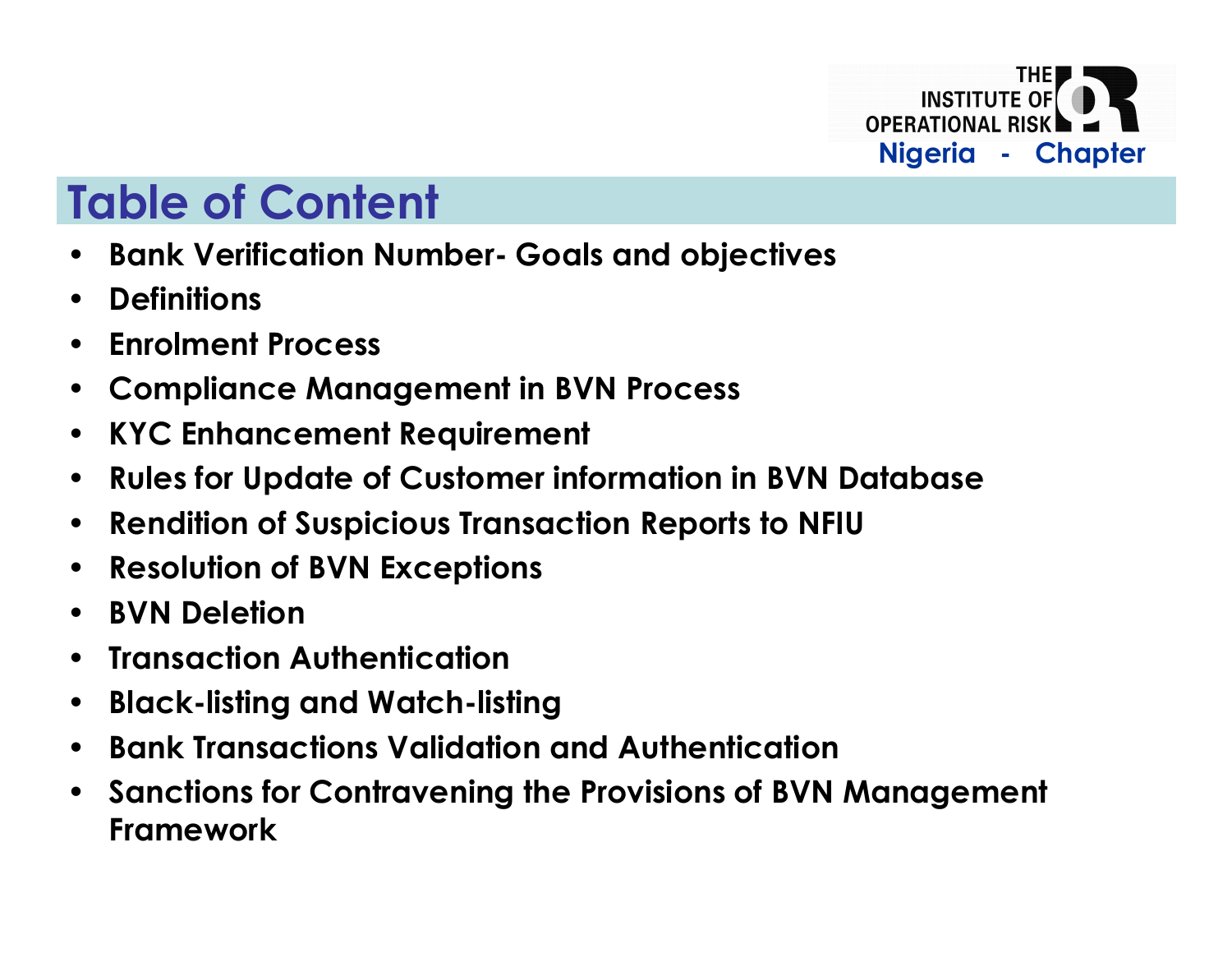

## Bank Verification Number- Goals and objectives

- •Improved KYC Process within the Banking Sector
- •Increased access, convenience and service levels across the industry
- • Enabling greater financial inclusion and integration of financial services into the economy, with its attendant positive impact on economic development
- •Enabling the tracking and reporting of fraudsters in the Nigerian Banking Industry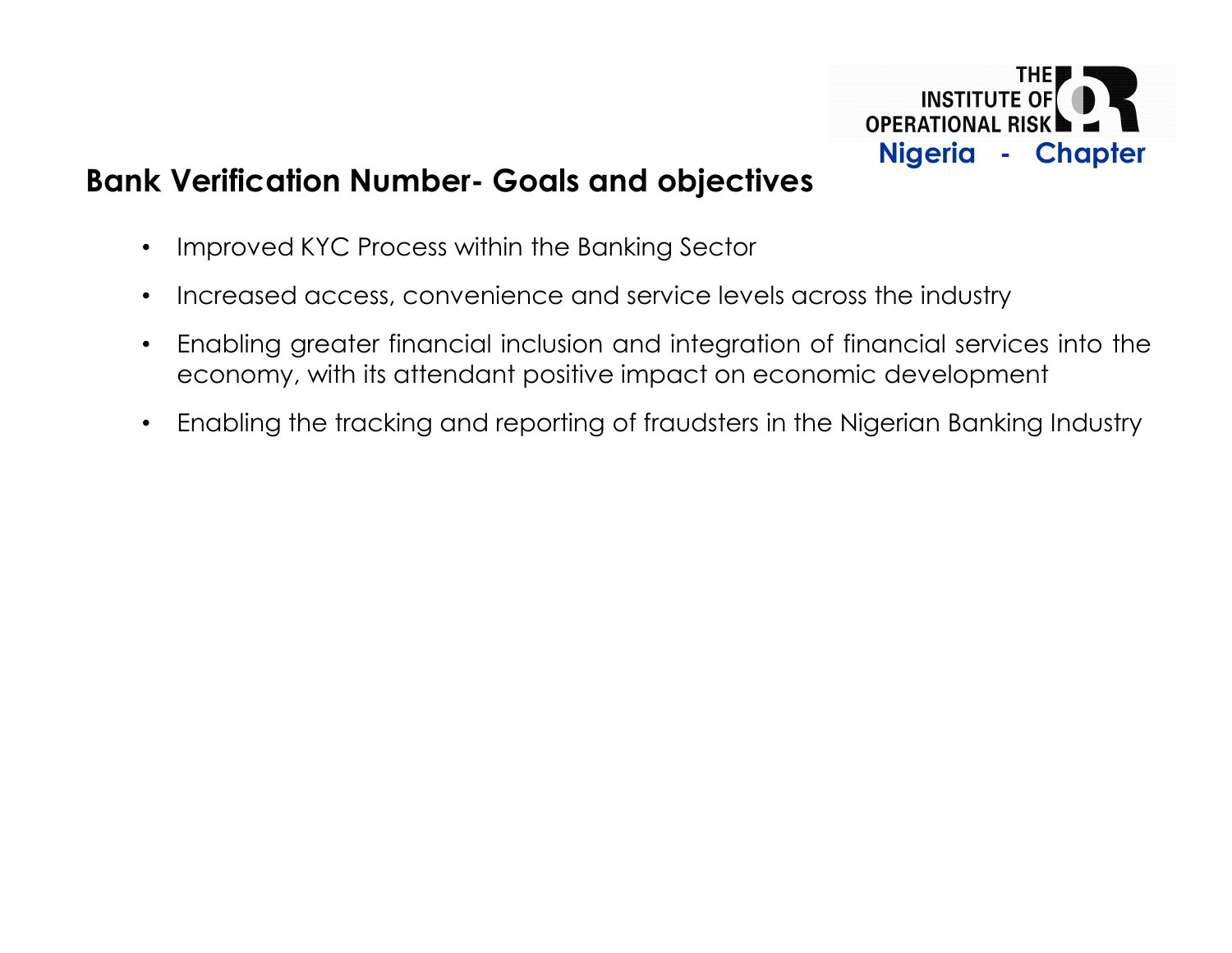

## **Definitions**

#### Biometric data

<sup>A</sup> general phrase for computer data created during <sup>a</sup> biometric process. It includes raw sensor observations, biometric samples, models, templates and/or similarity scores. Biometric data is used to describe the information collected during an enrollment, verification, or identification process, but does not apply to end user information such as user name, demographic information and authorizations.

#### **Verification**

Biometric verification refers to <sup>a</sup> specific task in which the system tries to confirm an individual's claimed identity by means of comparing <sup>a</sup> submitted biometric sample to <sup>a</sup> database of templates. The process is 1:1 process i.e. (against <sup>a</sup> known biometric record - using BVN or other unique identifier)

#### Biometric Data Capture

Biometric Data to be taken shall ensure that some unique attributes of the person's DNA, are captured for authentication purposes.

These shall include:

**Fingerprint recognition** - Fingerprint recognition systems rely on the biometric device's ability to distinguish the unique impressions of ridges and valleys made by an individual's finger. This is done with all customer's <sup>10</sup> fingers.

**Facial recognition** - Facial recognition attempts to identify a subject based on facial characteristics such as eye socket position, space between cheekbones, etc. for persons without limbs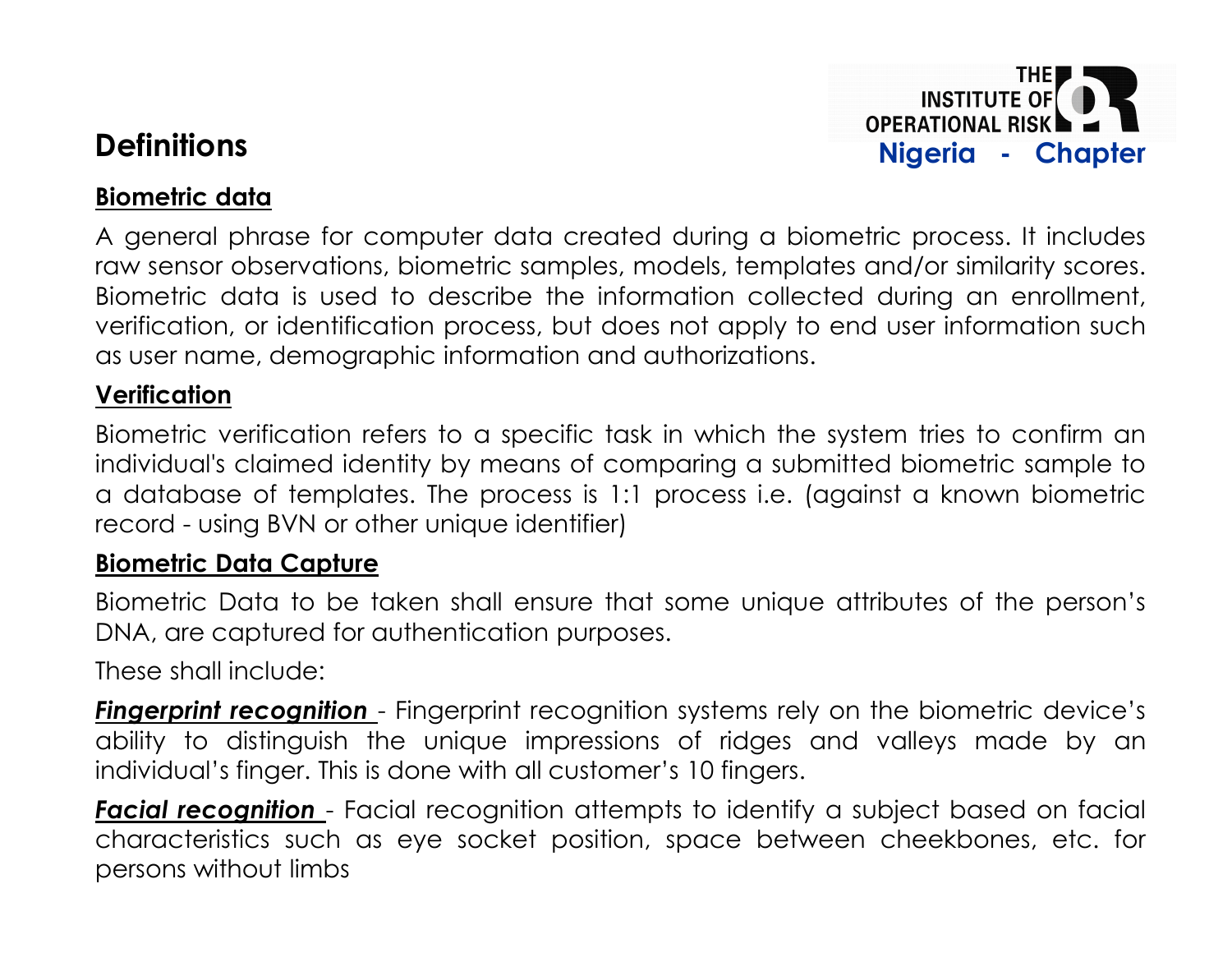

## Enrolment Process

#### Data Required for Enrolment include;

- •Demography i.e. title, name, gender, marital status, valid id etc.
- $\bullet$ Contact details i.e. Residential address, post code, email, telephone phone etc.

#### Methods of Enrollment

- •In-Branch Service Enrolment:.
- $\bullet$ Mobile Enrolment: this is done especially for PEPs or HNIs.

#### Possible Hindrances to accuracy of enrolment

There are conditions that may affect the accuracy of the biometric data from the enrolment process. These conditions include

- i. Imperfect imaging conditions like sensor noise and dryness of the fingers
- ii. Changes in the users physiological or behavioral characteristics like bruises and cuts on fingers
- iii. Ambient conditions such as temperature, humidity and other environmental factors
- iv. The user's interaction with the sensor such as the finger placement.
- v. Enrollee movement during enrolment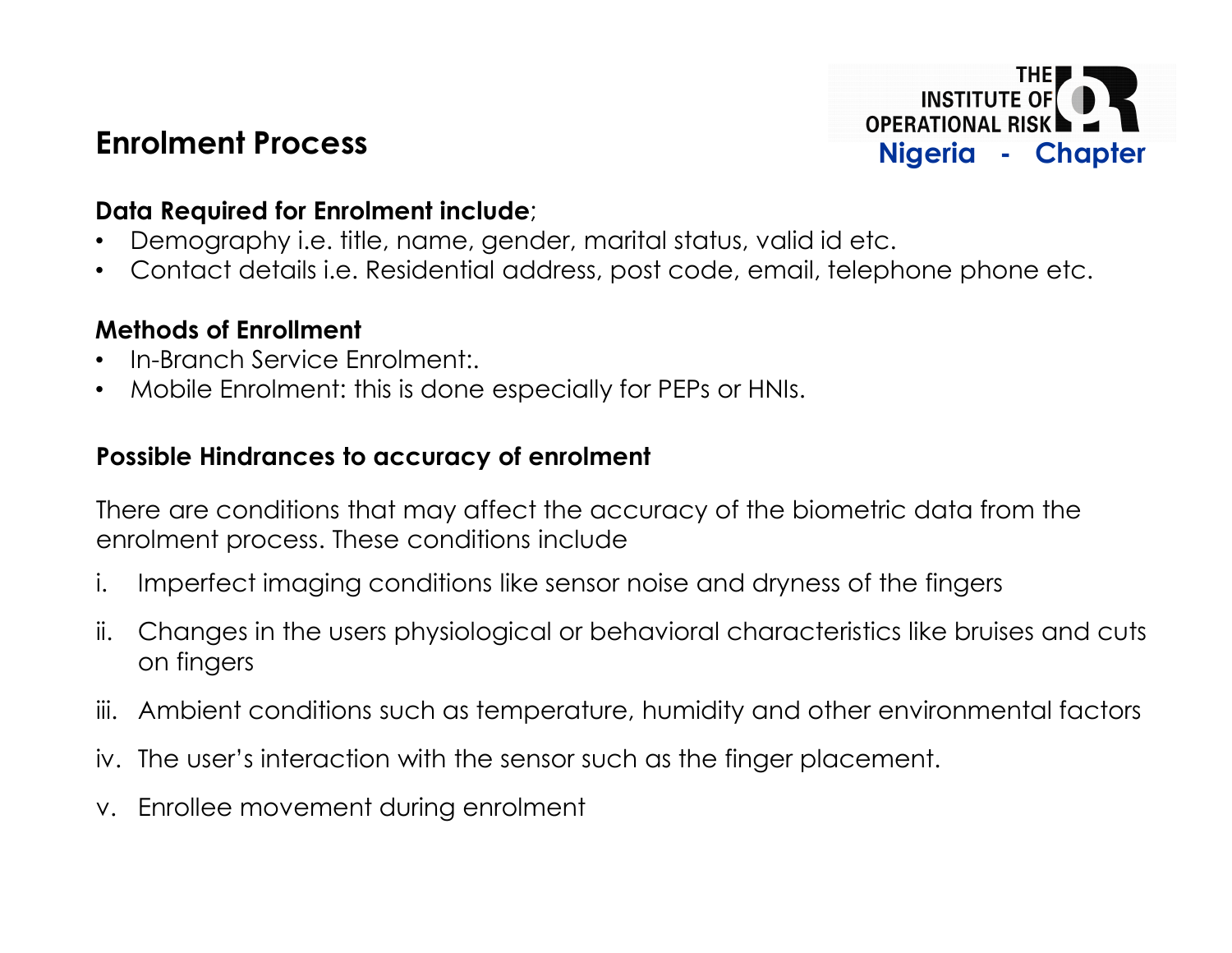

## KYC Enhancement Requirement

In line with the objectives of having a centralized BVN System for the Nigerian banks,<br>the following shall be adopted in driving KYC enhancement in the Bank the following shall be adopted in driving KYC enhancement in the Bank

- i. Home Visitation shall be carried out by Banks in line with the address verification process whenever there are changes in one or combination of the following between customer data in Banking Application and BVN Database:
	- a. Change in residential address
	- b. Change in mailing address
	- c. Change in source of income employment
	- d. Change of telephone number
	- e. Change of email address
	- f. Change of name
- ii. Home Visitation Reports shall be documented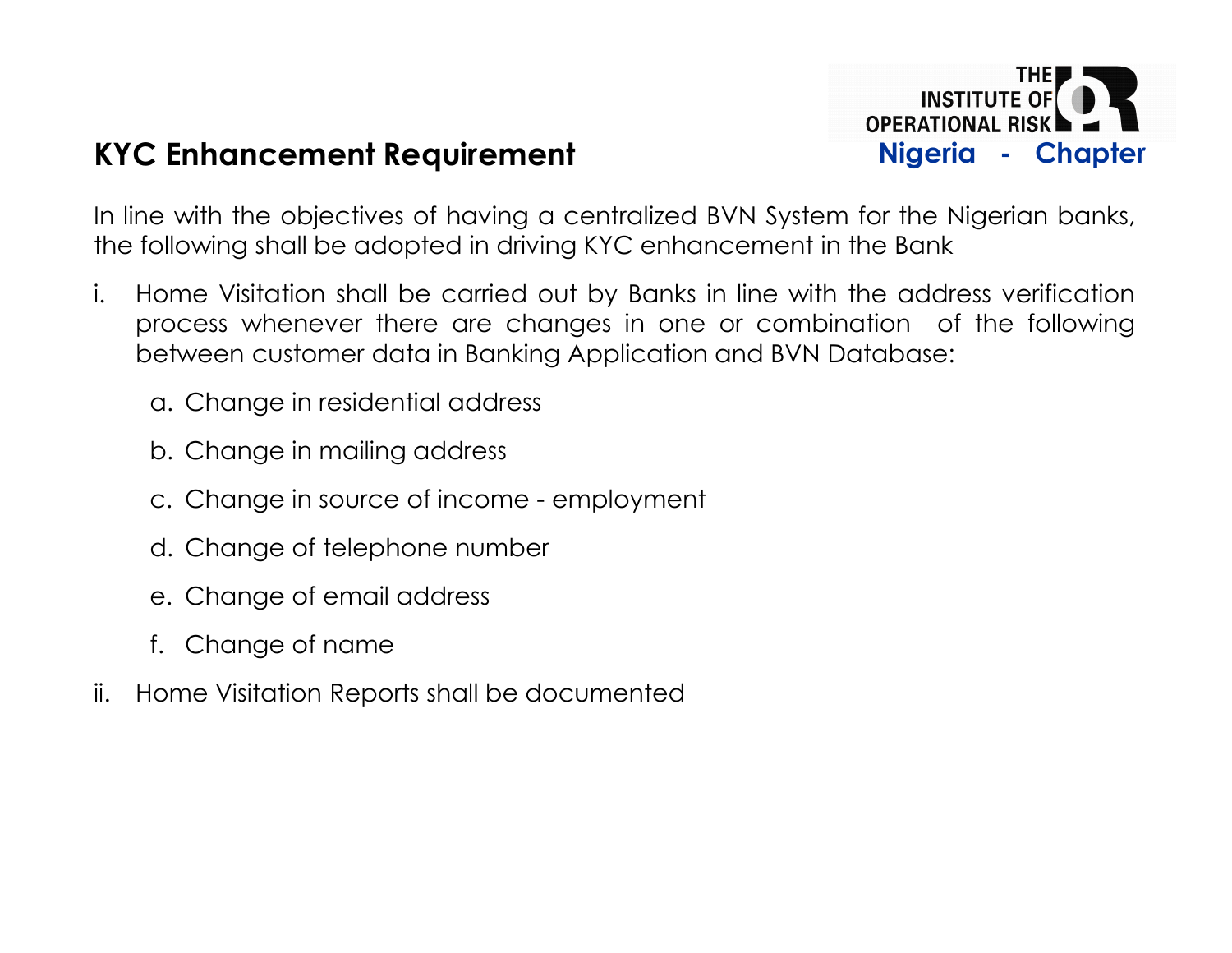## Rules for Update of Customer information in BVN

## **Database**



All updates to the customer information in the BVN database should be carried out in the branch of the Bank the initial BVN enrolment was undertaken. The update shall be effected only on BVN enrolled in UBA. NO UPDATE SHALL BE ALLOWED FOR BVN ENROLLED IN OTHER BANKS.

#### Date of Birth Change

Correction of Date of Birth on the BVN allowed ONCE with supporting documents - Birth Certificate, Birth Attestation Certificate or Sworn Affidavit for Age Declaration or an international passport.

#### Change of Name due to Marriage

Change of name due to marriage allowed with supporting - marriage certificate, change<br>of resultate table official it and now marge publication. of marital status affidavit and newspaper publication.

#### Correction of Name Spelling Error

Allowed with supporting documents such as International Passport or any other valid ID showing the correct name.

#### Change of Name - Total

Change of names that are totally different or affecting all the three names, for example, Ezra Abu being changed to Aminu Umar or partially different, for example, Ezra Abu Jude being changed to Ezra Abu Abel, should only be allowed after the customer has produced supporting documents to the change of name.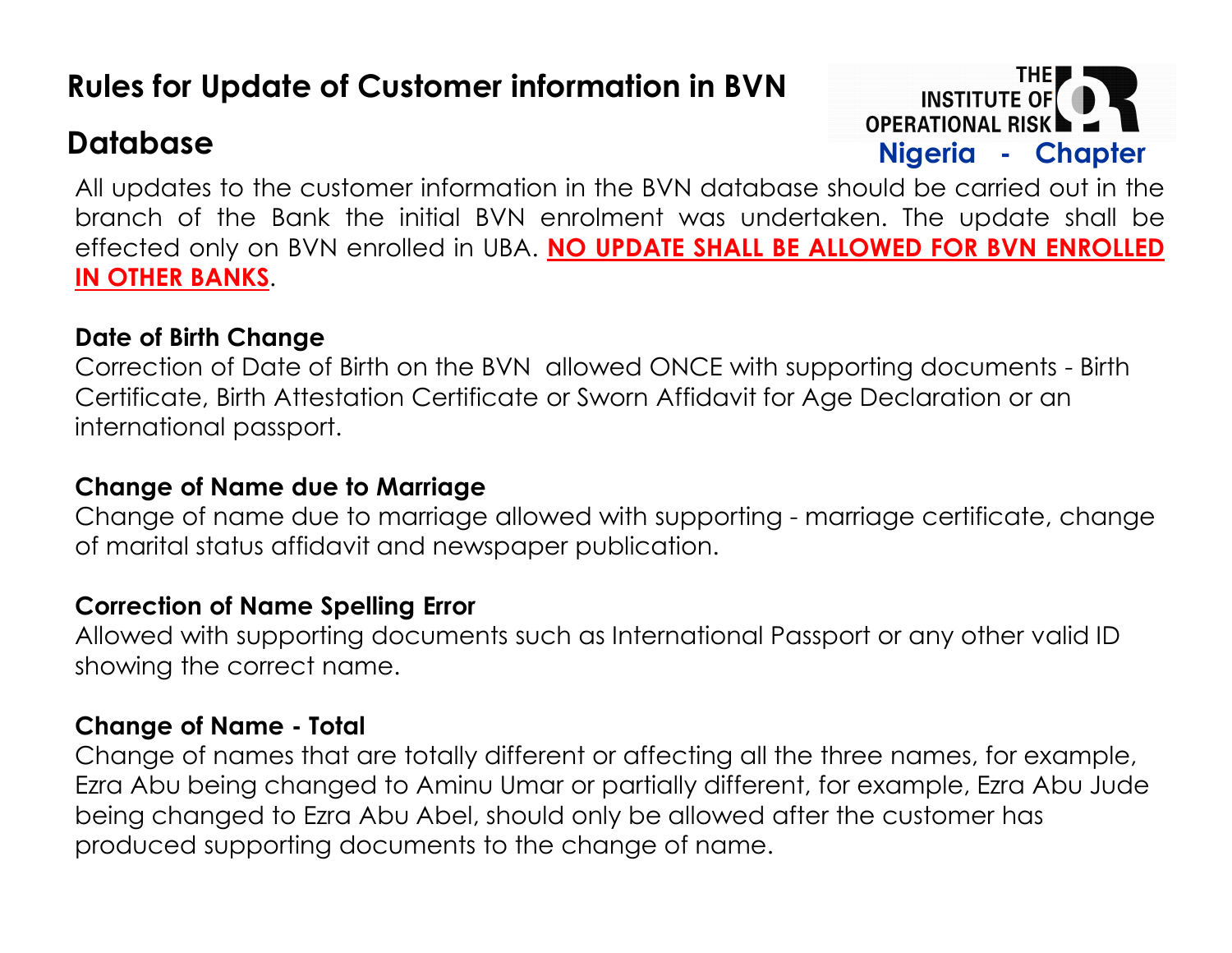

## Rules for Update of Customer information in BVN Database

#### Change of Name to Maiden Name due to Divorce

<sup>A</sup> female customer may be allowed to change her name to her maiden name on the following conditions:

- i. <sup>A</sup> notice of divorce filed in court with newspaper publication for change of name or
- Divorced letter issued by a court of competent jurisdiction

#### Closure of Accounts

- i. Issue a Manager's Cheque (MC) for the Balance in the Account
- ii. Seek and obtain clearance from EFCC (NFIU) before such an account can be closed and the balance transferred electronically to another account
- iii. Chief Compliance Officer based on Suspicious Transaction Report should be filed with NFIU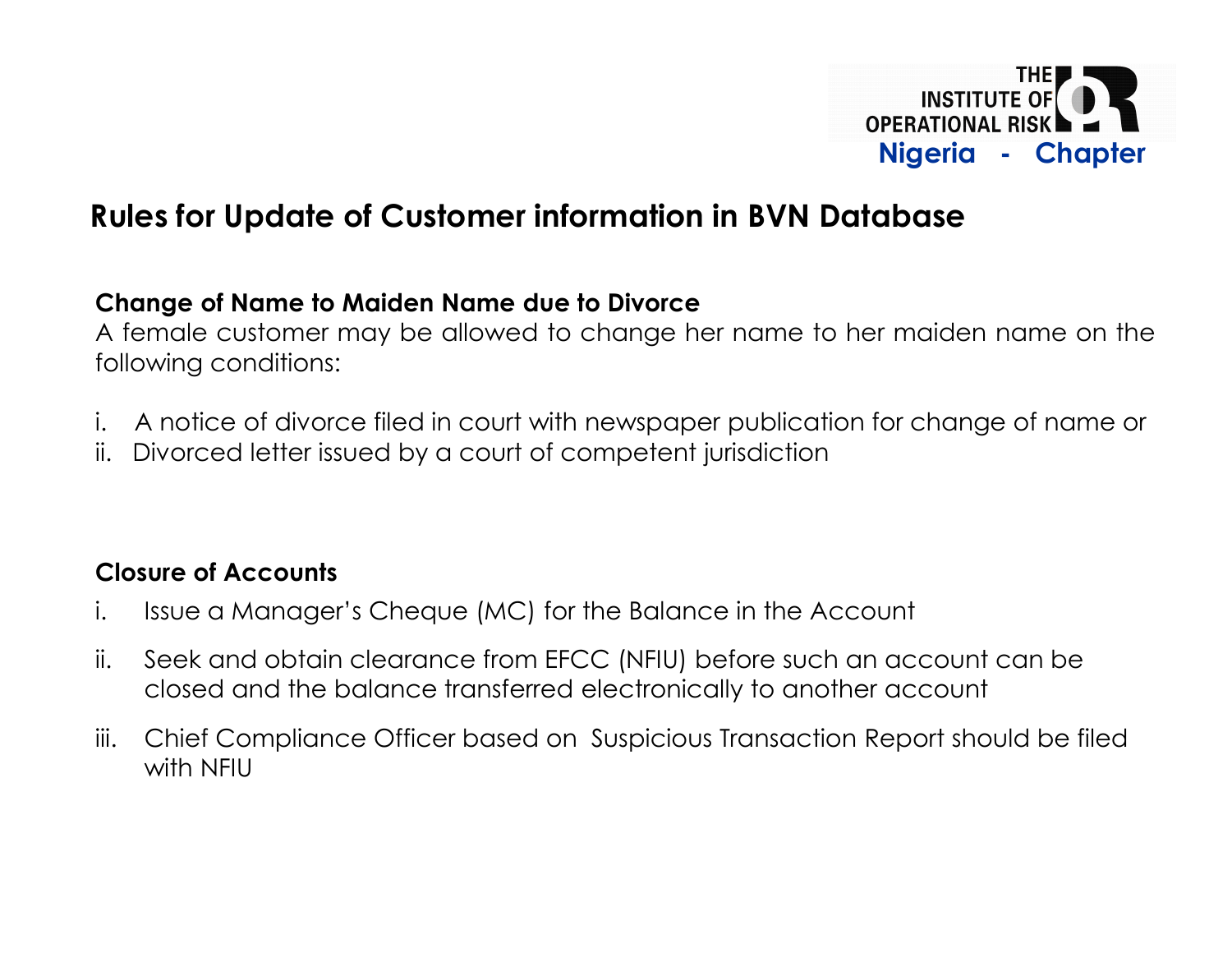

#### Rendition of Suspicious Transaction Reports to NFIU

The following reports should be rendered to the Nigerian Financial Intelligence Unit (NFIU) by the

Compliance Management Division on weekly basis under Suspicious Transaction Reports (STR)

- i. Change of names that are totally different or affecting all the three names.
- ii. Account closed for reasons attributable to BVN issues
- iii. Where the Chief Compliance Officer raises suspicion on the activity of the customer
- iv. BVN with multiple names
- v. Watch-listed BVN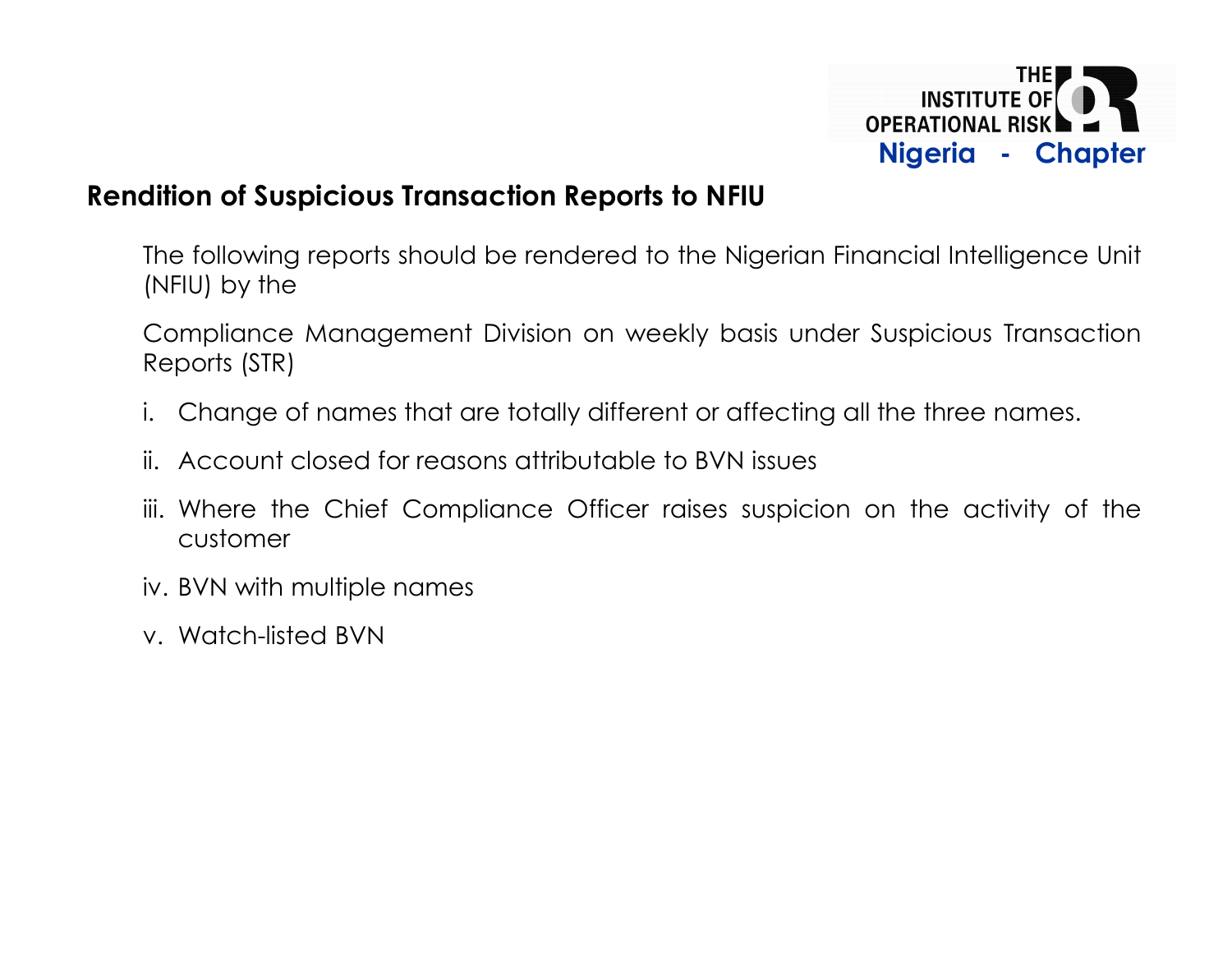

## Resolution of BVN Exceptions

In line with CBN regulatory provisions, BVN issues shall be resolved within five (5) working days from the date the customer submits all the required documents.

The categories of complaints include:

- a. Failure to link account
- b. Failure to correct wrong demographic data
- c. Misplaced BVN
- d. Enrolment without receiving BVN
- e. Wrong matching of BVN demographic data
- f. Wrong linking of accounts
- g. Erroneous placement of PND on accounts with valid BVN

<sup>A</sup> central unit should track all complaints logged to ensure that they are closed within the established timelines.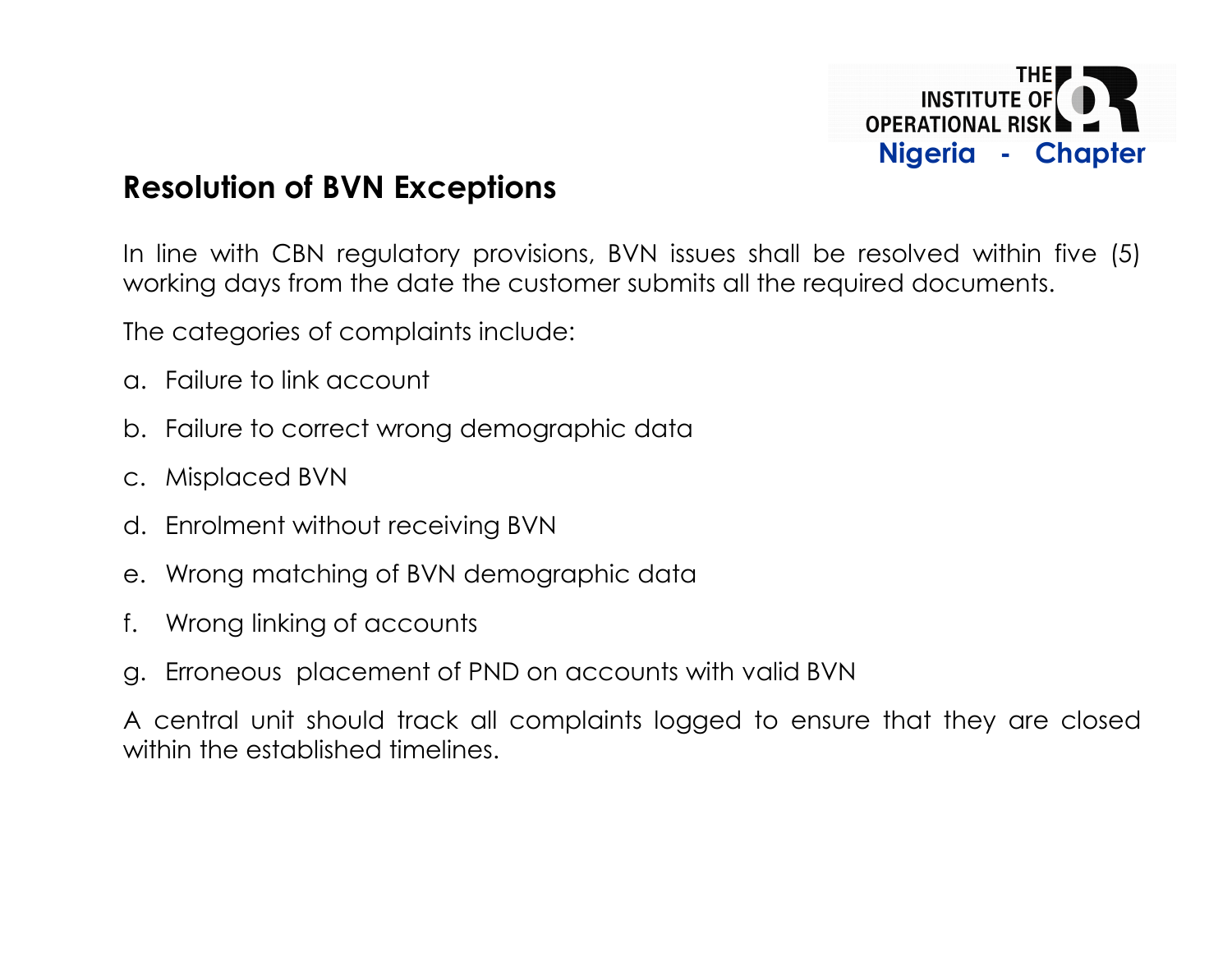

## BVN Deletion

#### Only BVN Enrolled in your Bank should be scheduled for deletion

- i. The customer whose BVN is scheduled must be verified through Finger Reader Machine – ZF1 and the finding shall form the basis for deletion
- ii. The customer service reasons, the customer should be informed that the BVN has been deleted
- iii. There should be authorization process for deletion

#### Reasons for BVN Deletion

- i. Biometric details do not match the image of the holder
- ii. Finger print of the holder brings up image of a different person
- iii. Two BVN allocated to the same person
- iv. Some fingers do not bring the BVN data of the person
- v. BVN is advised by NIBSS as invalid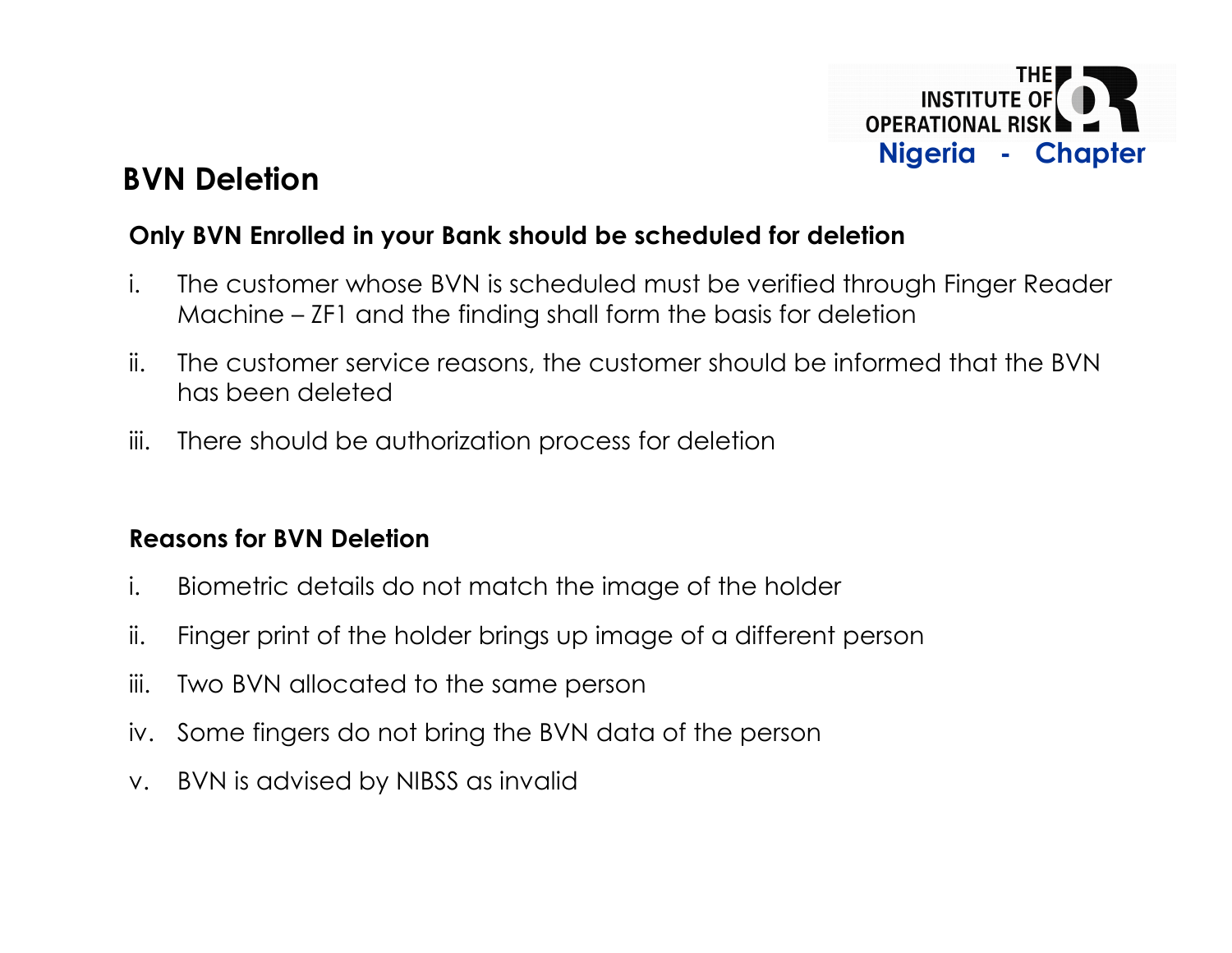

## BVN Deletion contd

- • The same BVN is allocated to two different persons, that is, fingers of two different people hit
	- i. Two BVN allocated to the same person
	- ii. Some fingers do not bring the BVN data of the person
	- iii. BVN is advised by NIBSS as invalid

#### Deletion/Maintenance

- i. There should be maker checker in deletion process
- ii. The customer shall be informed of deleted BVN and should be directed on the way forward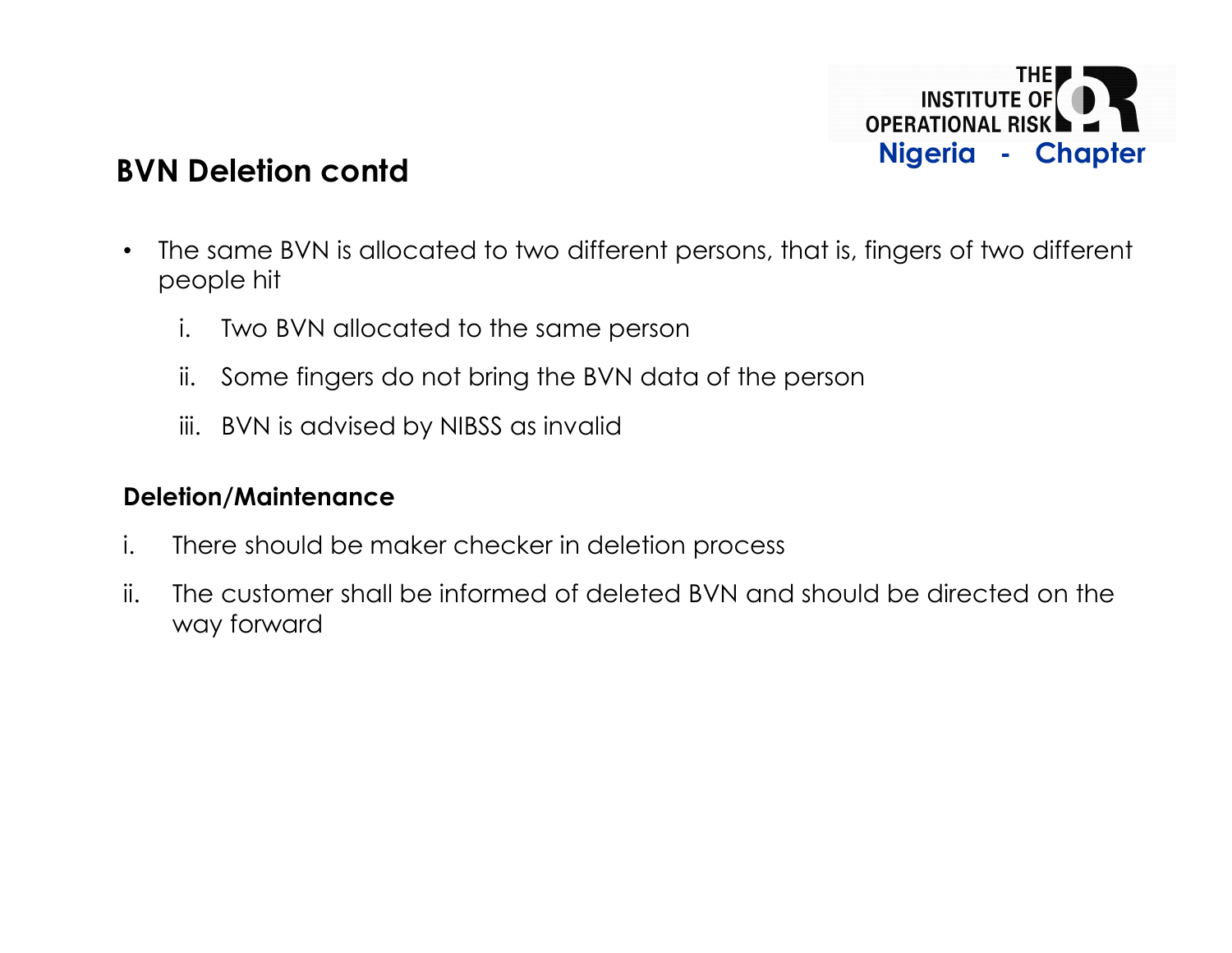

## Transaction Authentication

#### Authentication for Transaction Processing

- i.Across the counter transactions – Personal and <sup>3</sup>rd Party
- ii.Account Opening
- iii.Other relationships – Cards, etc

#### Deceased Customers

- i. Reports to NIBSS monthly for the BVN to be retired from the central system
- ii. Chief Compliance Officer to Watch- list.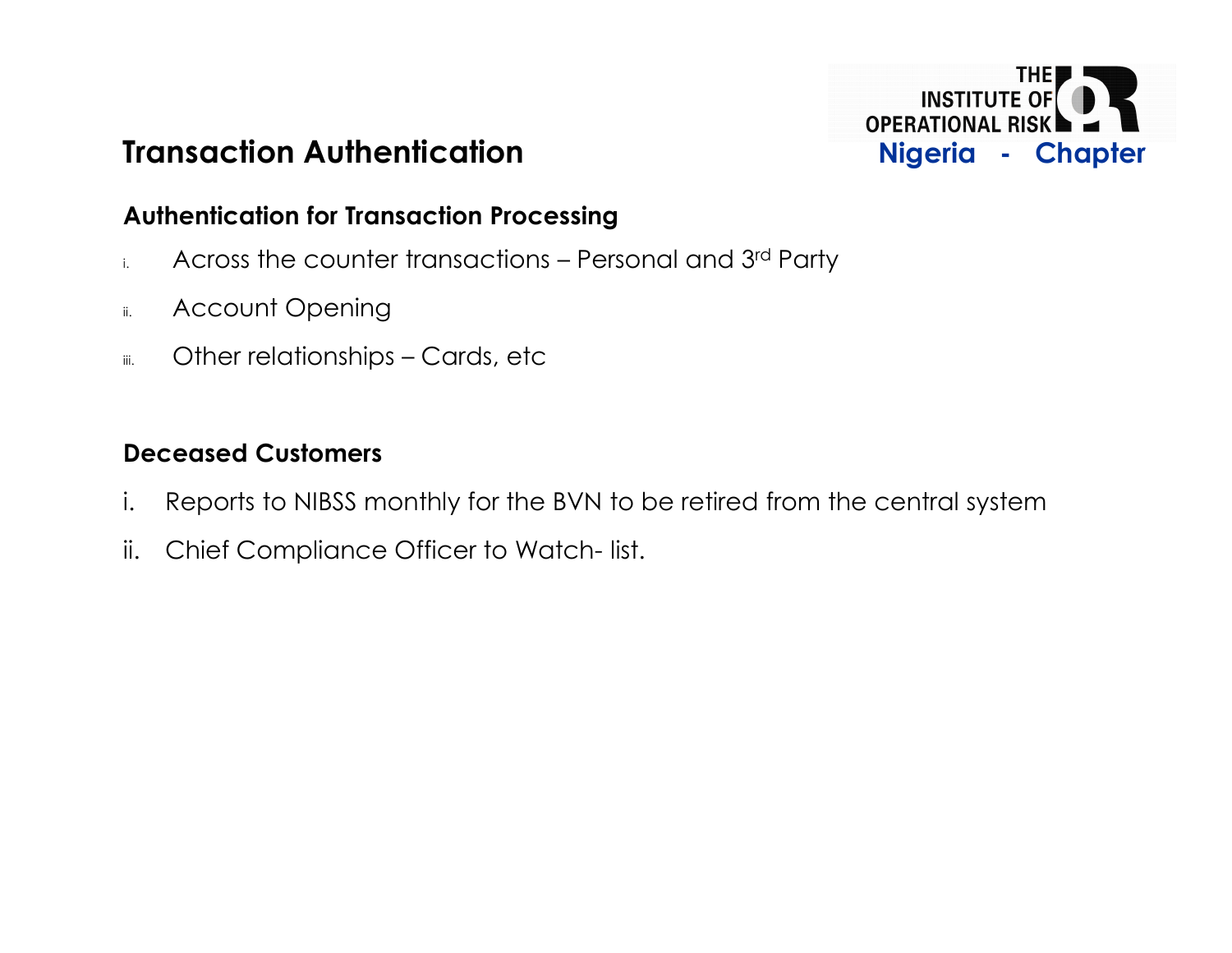## Black-listing and Watch-listing



BLACKLISTED BVN BVN blacklisting is done by NIBSS - Cause Normal Enrolment Error

**WATCHLISTED BVN\_** A associated with fraud related issues.

Internal Watch-list should be managed by Compliance.

#### Sources of Watch-listed BVN

- •Nigeria Inter Bank Settlement Systems (NIBSS)
- •Inter Switch
- •Other Banks in Nigeria
- • Other Financial Institutions in Nigeria including MFIs, Mortgage Banking Institutions, etc.
- •Central Bank of Nigeria
- $\bullet$ EFCC
- $\bullet$ The Nigerian Police Force
- $\bullet$ Others Institutions as may be identified from time to time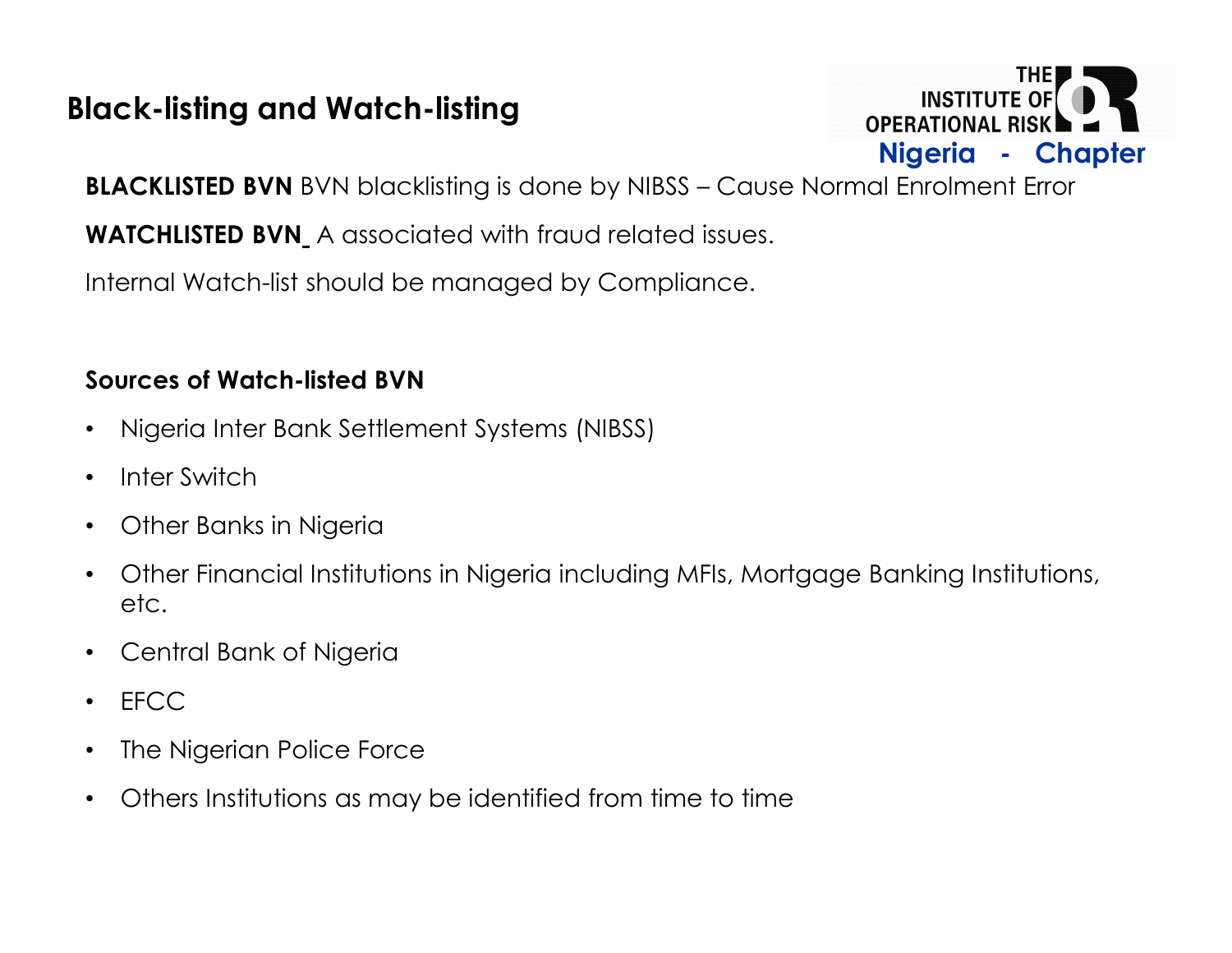

## Bank Transactions Validation and Authentication

The following units shall identify transactions for validation

- $\bullet$ Customer Service Department
- $\bullet$ Funds Transfer
- $\bullet$ Tellering Services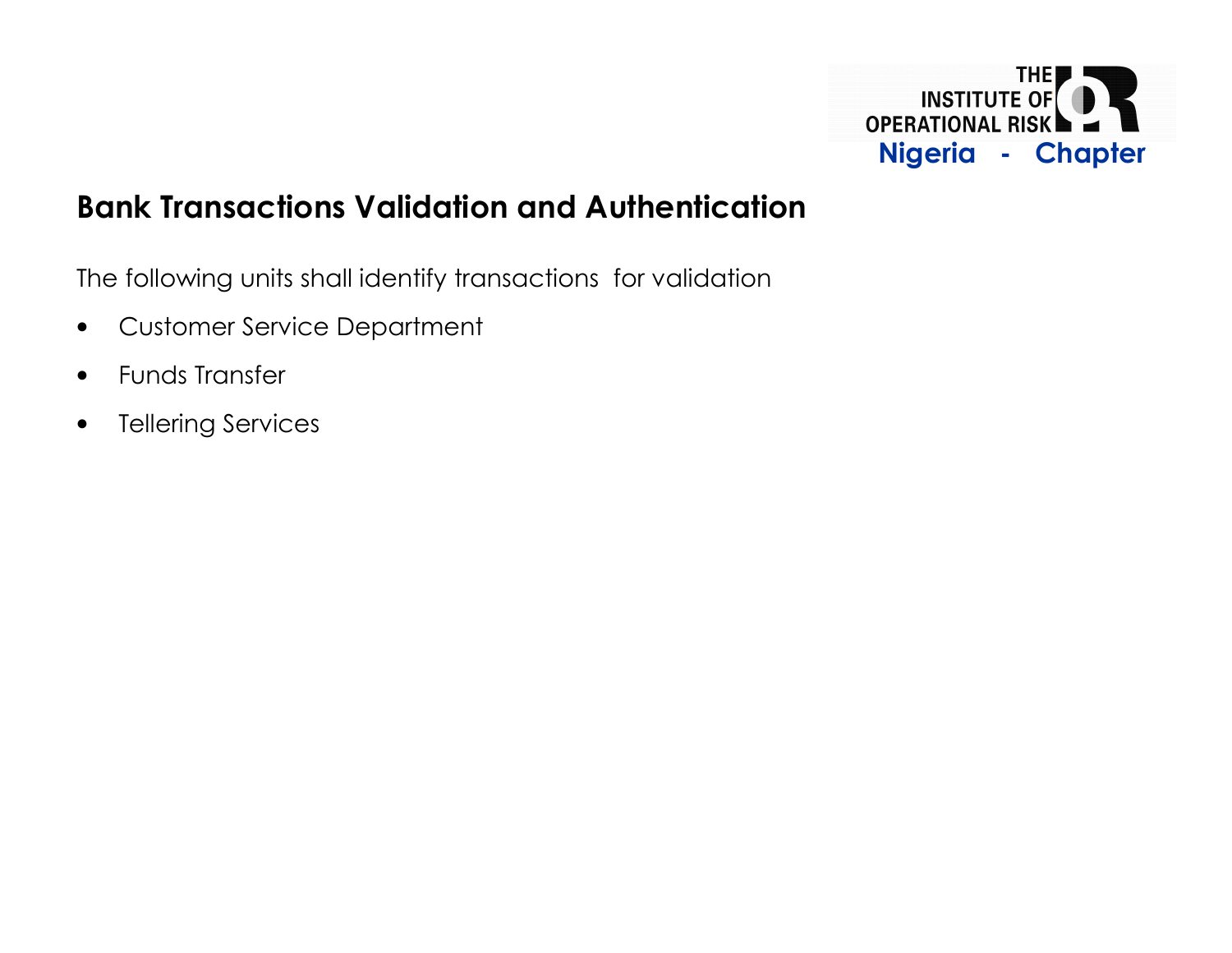## Sanctions for Contravening the Provisions of BVN Management Framework



The offences that may be sanctioned include:

- i. Conniving with the customer to falsify BVN enrolment information
- ii. Unauthorized alteration of the Biometric Data in BVN Database
- iii. Unauthorized update of the customer BVN data in the Banking Application
- iv. Failure to attend to customer BVN related enquiries within the established Turn-Around-Time.
- v. Unauthorized lifting of Post No Debit on accounts without BVN
- vi. Conniving with the customer to use someone else's BVN to consummate transaction
- vii. Failure to validate BVN before consummation of transaction

viii.Failure to submit BVN attributable to Fraud for Watch-listing

- ix. Processing <sup>a</sup> facility on an account without valid BVN
- x. Disbursing <sup>a</sup> facility to an account without valid BVN
- xi. Failure to submit request to credit registry with BVN of all directors and major shareholders with 5% and above direct and indirect holdings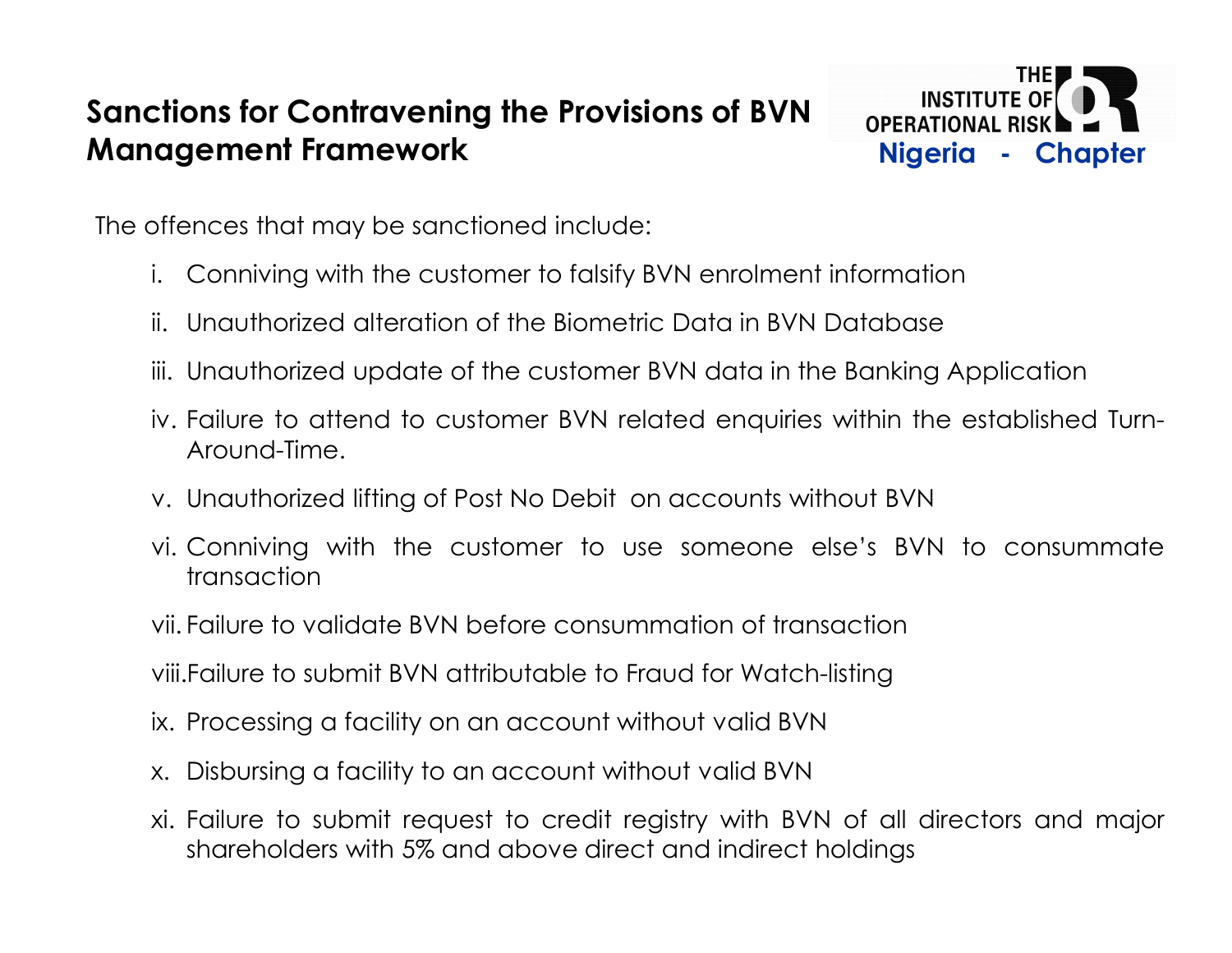

#### Bank Verification Number

#### BVN

Enabling the tracking and reporting of fraudsters in the Nigerian Banking Industry

Can BVN Deliver on this Objective?

May Be This Is Your Last Attack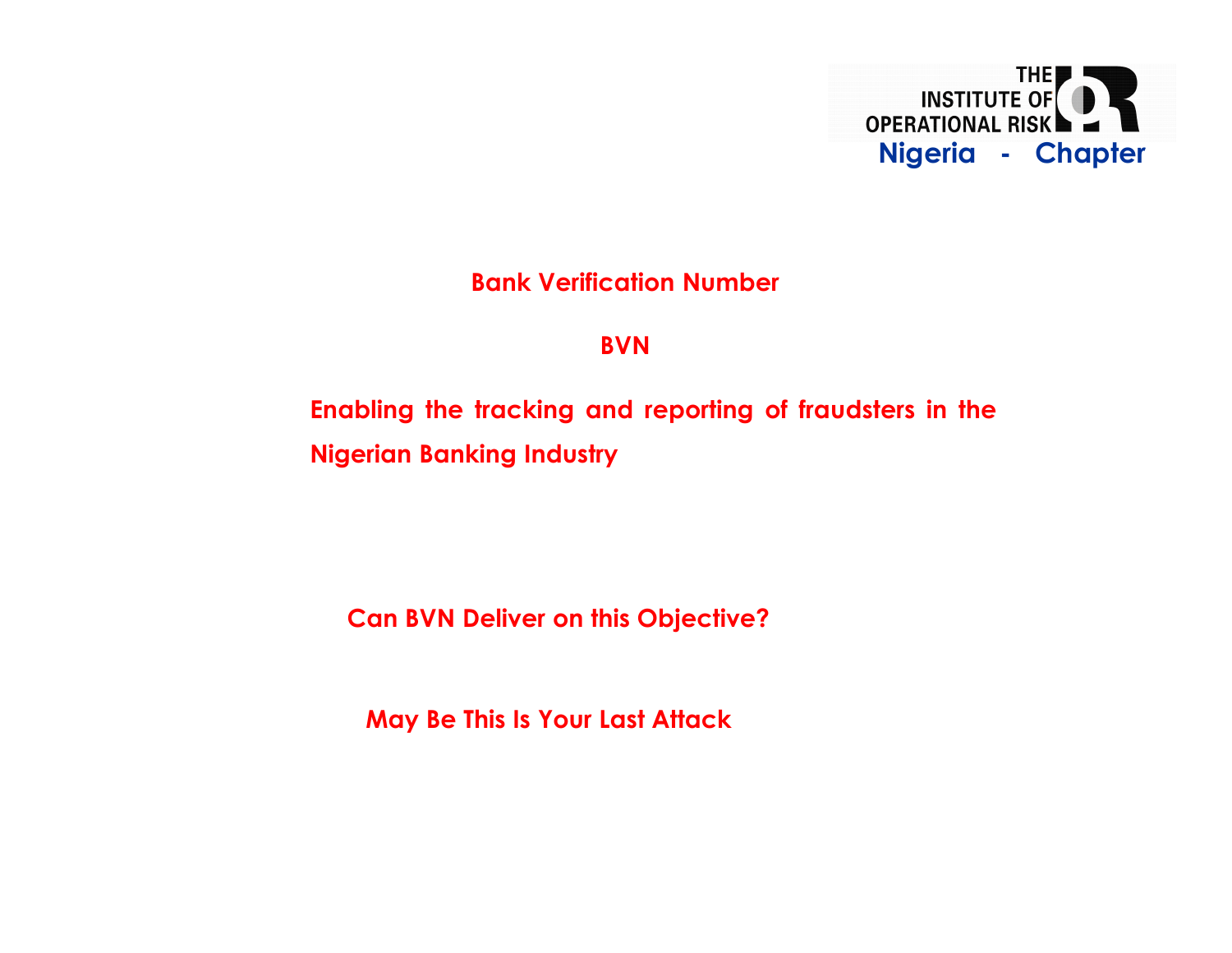